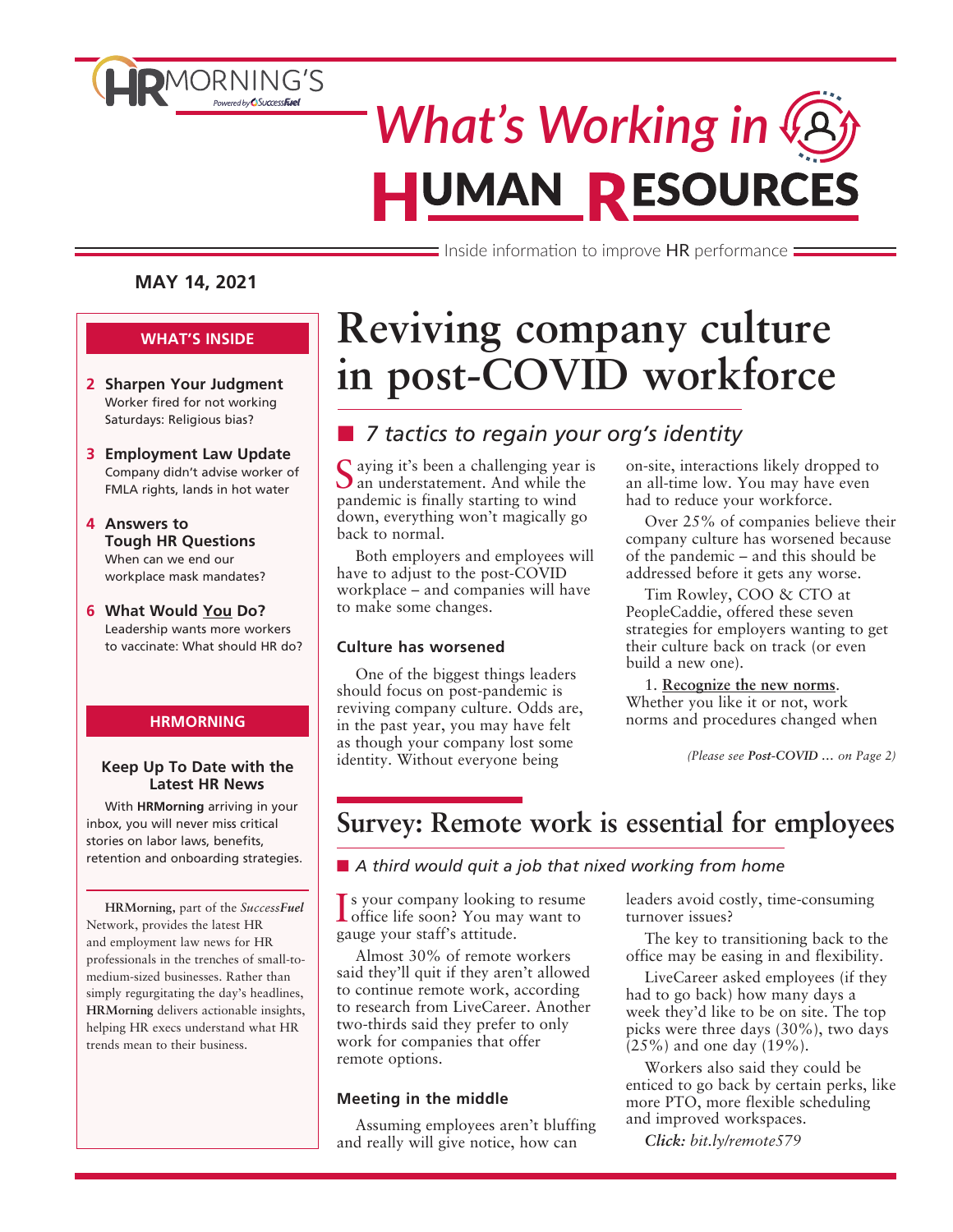## *COMPANY CULTURE*

## **Post-COVID …**

#### *(continued from Page 1)*

employees went remote. Everyone figured out how to do their jobs from home on the fly, but now it's important for employees to know definitively what's acceptable and what's not.

Leaders can host a meeting going through updated policies and practices. You can also survey employees to gauge their understanding of current company norms and values.

2. **Have gatherings on-site**. Employers used to have team-building exercises off-site. Now, with many employees working remotely, the opposite is needed.

Even if your org is only partly remote, on-site gatherings are crucial to touch base with the company as a whole, and get your people feeling connected again.

3. **Maintain a good balance**. That being said, don't have everyone get

### *What's Working in* **HUMAN RESOURCES**

**EDITOR:** RACHEL MUCHA ASSOCIATE EDITOR: BRIAN BINGAMAN MANAGING EDITOR: RICH HENSON EDITORIAL DIRECTOR: CURT BROWN PRODUCTION EDITOR: JEN ERB

*What's Working in Human Resources*, (ISSN 1088- 3223) May 14, 2021, Vol. 26 No. 579, is published semi-monthly except once in December (23 times a year).

This publication is designed to provide accurate and authoritative information in regard to the subject matter covered. It is sold with the understanding that the publisher is not engaged in rendering legal, accounting, or other professional services. If legal or other expert assistance is required, the services of a competent professional should be sought. — From a declaration of principles jointly adopted by a committee of the American Bar Association and a committee of publishers.

**Copyright © 2021** HRMorning. Please respect our copyright: Reproduction of this material is prohibited without prior permission. All rights reserved in all countries.

together just to get together. Pick the most opportune, efficient times to gather the troops.

Also consider the best method for the gathering. Does everyone really need to come into the office? Or can a Zoom meeting do the trick?

4. **Help rebuild connections**. More than half of all employees think the pandemic weakened their professional relationship with their colleagues. And it's up to you to help repair those.

Get everyone talking and laughing again with a simple Zoom coffee chat. Or, if some people are feeling comfortable with a distanced in-person hang-out, try that.

5. **Expand your reach**. The pandemic may have forced you to rethink your usual hiring methods. Maybe you hired temp or gig economy workers – about 40% of employers did.

In the past, these workers weren't exactly part of the company like permanent employees were. Now's a great time to change that. Reach out to your temp and gig workers and get their thoughts on company culture, values and norms. They'll have a unique perspective.

6. **Focus on team culture, too**. Harvard Business School researchers found employees tend to care more about their team than their company as a whole.

This is useful when employees transfer to different teams – they tend to bring their loyalty and positivity with them, spreading it throughout the company.

To encourage this, have each team create a road map for how to schedule and conduct meetings, how to distribute workloads, etc.

7. **Be prepared for changes**. Once you put some of these tactics into action, you may discover some processes just aren't working. Don't be afraid to be flexible, and be prepared to change things up again.

Perhaps the most important thing about company culture is whether it can be fluid.

*Info: bit.ly/culture579*

## *Sharpen your*  **JUDGMENT**

*This feature provides a framework for decision making that helps keep you and your company out of trouble. It describes a recent legal conflict and lets you judge the outcome.*

#### ■ Worker fired for not working **Saturdays: Religious bias?**

HR manager Lynn Rondo looked up from the remote work policy she was drafting to see employee Bianca Delano standing in her doorway.

"Come in, Bianca," Lynn said. "Thanks for meeting me."

"Sure," Bianca said as she sat down. "I'm assuming this is about my schedule request?"

"Yes," Lynn replied. "I reviewed your request carefully, but unfortunately, if you want the management position, you have to work Saturdays."

#### **Unreasonable request**

Bianca frowned. "I can't, though. It's against my religion. I explained that to you," she said.

"I know," Lynn replied. "But if you can't work on Saturdays, we'll need to have others work overtime, or even hire an assistant manager to help pick up the slack. It just doesn't make business sense for us."

Bianca's eyes narrowed as she grew angrier. "You have to accommodate my religious beliefs," she said. "I know my rights. You can't deny me the job because of my religion."

"We're required to give you a *reasonable* accommodation," Lynn pointed out. "And your request isn't reasonable."

"I'll see you in court," Bianca huffed.

When Bianca sued for religious discrimination, the company fought to get the suit dismissed. Did it win?

<sup>■</sup> *Make your decision, then please go to Page 4 for the court's ruling.*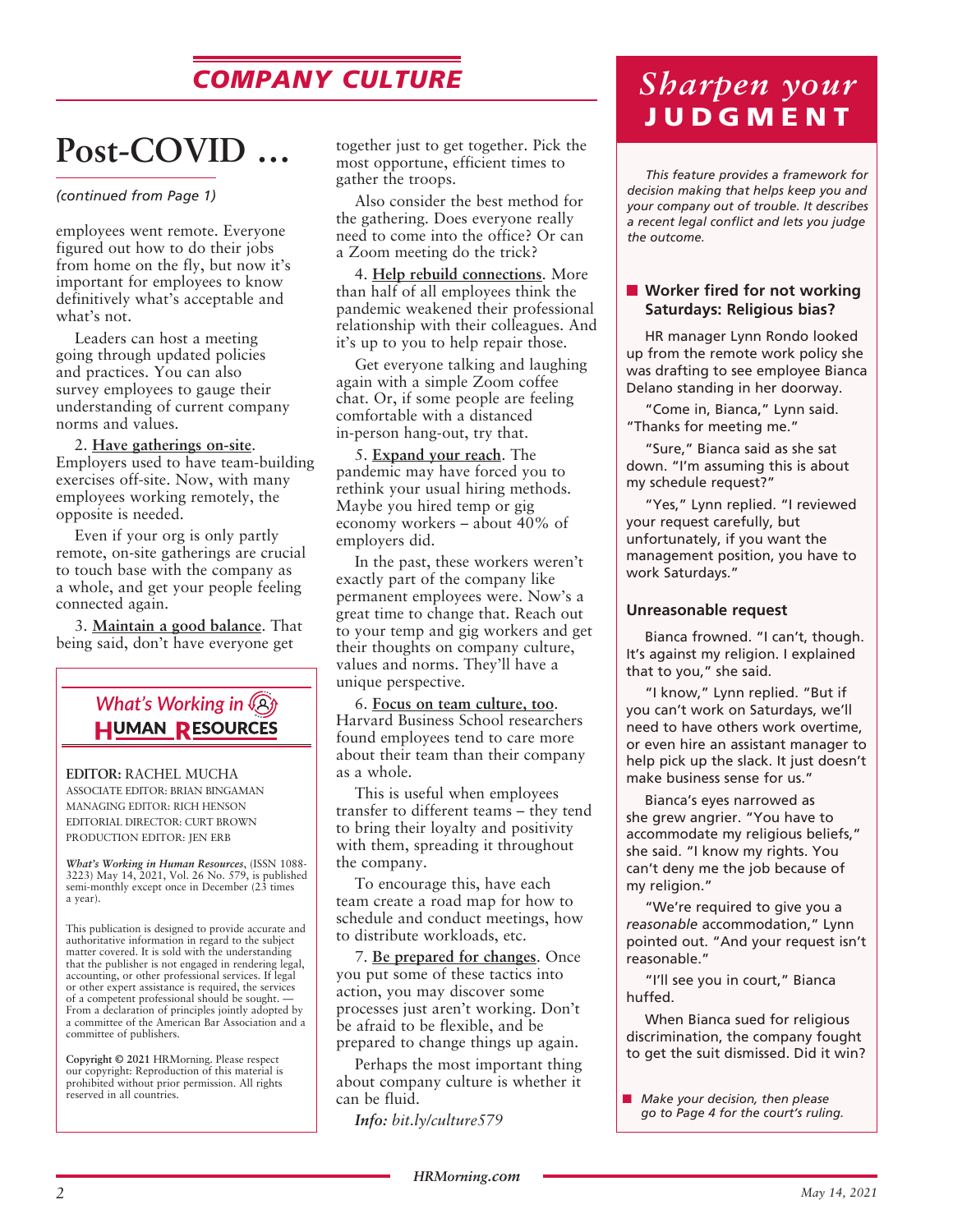### **EMPLOYMENT LAW UPDATE COMPLIANCE ALERT**

## **Company didn't advise worker of FMLA rights, lands in hot water**

**E** *Employee fired after being physically unable to return to work* 

It's always a complicated situation<br>when an employee gets hurt on the It's always a complicated situation job. Besides workers' compensation, the employee might not be able to return to the job yet.

A recent court case highlighted where an employer went wrong after this situation happened.

#### **Unaware she qualified for leave**

Noorjahan Ramji worked as a housekeeper for Hospital Housekeeping Systems in Georgia when she injured her knee on the job.

Ramji filed for workers' comp, and her employer granted the request. However, things got complicated when Ramji was unable to pass several physical tests in order to return to work.

Instead of allowing Ramji to take

FMLA leave to recover, the company fired her. At the time, Ramji was unaware she qualified for leave. She then sued Hospital Housekeeping Systems for FMLA interference.

After a court initially ruled in favor of the company, the 11th Circuit reversed the decision and sided with Ramji. It said the company failed to inform Ramji of her rights when it didn't give her the two FMLA notices she was owed.

The company tried to argue providing workers' comp should've been enough to inform Ramji of her FMLA rights, but the court rejected that argument, saying, "the FMLA does not set up a clash of Titans between itself and workers' comp." It still had a responsibility to alert her.

*Cite: Ramji v. Hospital Housekeeping Systems, LLC, 4/6/21.*

## **Court: Employee who self-diagnosed disability isn't protected under ADA**

■ *Doctor's note made no mention of depression, anxiety* 

When an employee discloses a disability, typically that triggers employers' ADA responsibilities.

But what happens when that worker wasn't officially diagnosed with their alleged disability?

#### **Difficulty concentrating**

Susan Jones worked as an accounts technician at the Department of Veterans Affairs in Nashville when she let her manager know about her depression and anxiety after her performance began to suffer.

When asked to produce a doctor's note, Jones did – however the note simply said she was starting a new medication and had "difficulty concentrating," and her performance should improve in a few weeks.

When Jones' performance didn't improve, she was let go. Jones sued, claiming disability discrimination.

But a court ruled in the employer's favor. It said Jones was never diagnosed with depression and anxiety – she'd diagnosed herself. The doctor's note made no indication that she had an ongoing mental condition – and workers who self-diagnose their disabilities aren't protected under the ADA, the court said.

This acts as a reminder to always receive the proper documentation from employees before getting the ADA involved.

*Cite: Jones v. Department of Veteran Affairs, 3/15/21.*

#### **n** Restaurant owes \$200K **for racial hiring preference**

If a company favors hiring one group of people over everyone else, the EEOC will be sure to teach them an expensive lesson.

Helados La Tapatia, an ice cream company based in Fresno, CA, was sued by the EEOC for racial discrimination.

According to the lawsuit, the company favored Hispanic job applicants over non-Hispanic candidates for entry-level warehouse positions. The company also discouraged non-Hispanic applicants from applying in the first place, the lawsuit says. This is a violation of the Civil Rights Act.

Helados La Tapatia will settle the suit for \$200,000, as well as hire an equal employment opportunity consultant to ensure a non-biased hiring process going forward.

*Info: bit.ly/racebias579*

#### **n** Sexual harassment, retaliation **costs company almost \$90K**

Firing an employee who reported being sexually harassed is a surefire way to attract the EEOC's attention – and land in legal hot water.

Sealy Management Company, located in Tuscaloosa, AL, was sued by the EEOC after reports of sexual harassment were ignored.

An assistant manager at the company experienced harassment when her colleagues spread rumors that she received her promotion because she had sex with the company president.

When she got wind of these rumors, the assistant manager reported the conduct, but her complaints were ignored and never investigated. She was then placed on unpaid leave for filing the complaint.

Sealy Management Company will pay \$88,785 to settle the lawsuit, and must also conduct antiharassment training.

*Info: bit.ly/harass579*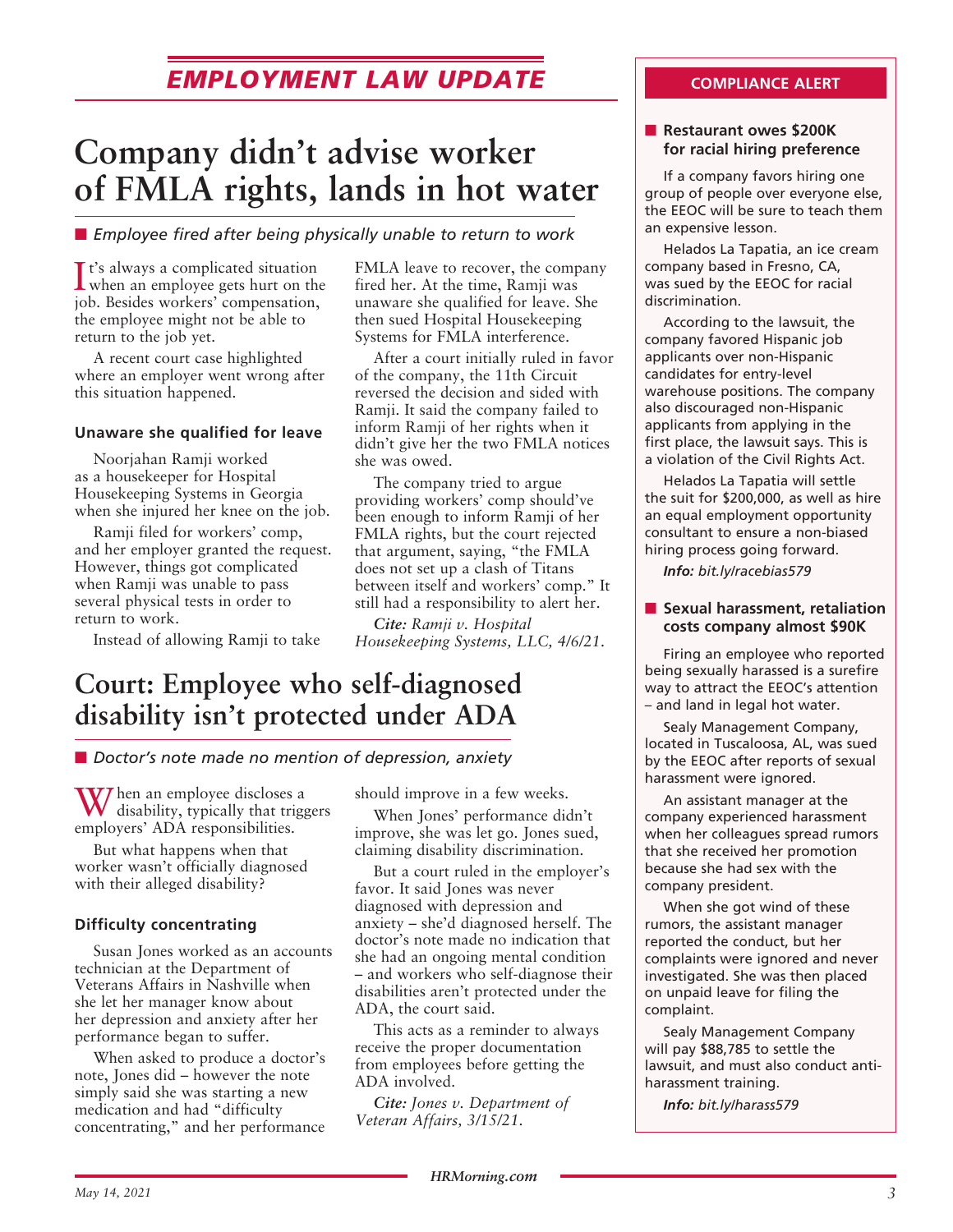## *ANSWERS TO TOUGH HR QUESTIONS*

*HR professionals like you face new questions every day on how to deal with workplace conflict and employment law. In this section, experts answer those real-life questions.*

#### When can we end our workplace mask mandates?

Q: With more and more people getting vaccinated against COVID-19, when is it OK for us to stop requiring masks in the workplace?

A: Between the increasing amount of vaccinations and many states ending mask mandates, it can be tempting to end yours as well – but the CDC and OSHA say it's too soon.

> You may receive pushback from employees who think masks are becoming a thing of the past, but your goal as an employer is to continue to reduce the spread of COVID-19. Remind these employees that social distancing isn't a substitute for mask-wearing – and that it'll continue to be a requirement.

It's important to maintain OSHA safety standards, and to keep your work environment "free from recognized hazards that are causing or likely to cause death or serious physical harm." This includes protecting your employees from COVID.

Also remember: The pandemic isn't over yet. The CDC is still reporting about 600 U.S. deaths a day, and 60,000 new cases.

#### Our state just legalized pot: What does this mean for us?

Q: Marijuana just became legal in our state, but we'd still like to keep it out of the workplace in general. Can we still screen for marijuana? What happens if an employee has it at work?

A: The answers to these questions really depend on your specific state's laws, say the employment law attorneys of the firm McGuireWoods LLP.

> Some states don't prohibit you from screening candidates for marijuana use, but at the same time, discriminating against users could lead to hiring difficulties at best, and disability discrimination lawsuits at worst.

However, one thing employers definitely don't have to put up with is employees coming to work under the influence, or employees possessing marijuana in the workplace. You can have a zero-tolerance policy for the two issues above.

#### How can we make new remote hires feel welcome?

Q: We've hired a few employees during the pandemic, and I can't help but worry they don't feel completely part of the team. How can we make them feel more welcome?

A: It's good you want to ensure your new hires feel part of the team, as meaningful connection is crucial for their success, says employment law attorney Katie Palumbo of the firm Levenfeld Pearlstein LLC.

> The first step is ensuring you have the proper tools to help facilitate virtual social interactions. This means you'll want to prioritize training your new hire on these digital communication tools.

Another great way to help a new employee feel connected is to give them a staff mentor or two to help them along – a peer they can ask questions will help them feel more comfortable and part of the group in no time.

*If you have an HR-related question, email it to Rachel Mucha at: rmucha@HRMorning.com*

### *Sharpen your judgment…* **THE DECISION**

#### *(See case on Page 2)*

Yes. The company won when a court dismissed Bianca's lawsuit.

Bianca's attorney argued Bianca was fired because her religion prevented her from working on Saturday – a clear violation of the Civil Rights Act. The company should've accommodated her religious beliefs, the attorney said.

But the court disagreed. It said Bianca's inability to work Saturdays created an undue burden for the company, which then would have to hire additional help cover Bianca's absences.

Furthermore, the Civil Rights Act "does not place the

burden of accommodation on fellow workers," the court said – and granting Bianca's request would force her colleagues to work overtime to pick up her slack. Bianca's accommodation request wasn't reasonable.

#### **n** Analysis: No undue hardship

While employers must consider every accommodation request from a protected employee, they don't have to grant the request if it poses an undue hardship to the business. And asking the employee's co-workers to add to their workloads is considered an undue hardship.

It's important though to never outright deny a request, even if it seems immediately unreasonable. Always go through the interactive process.

*Cite:* EEOC v. Walmart, *U.S. Dist. Crt. of App., 7th Circ., No. 20-1419, 3/31/21*. *Fictionalized for dramatic effect.*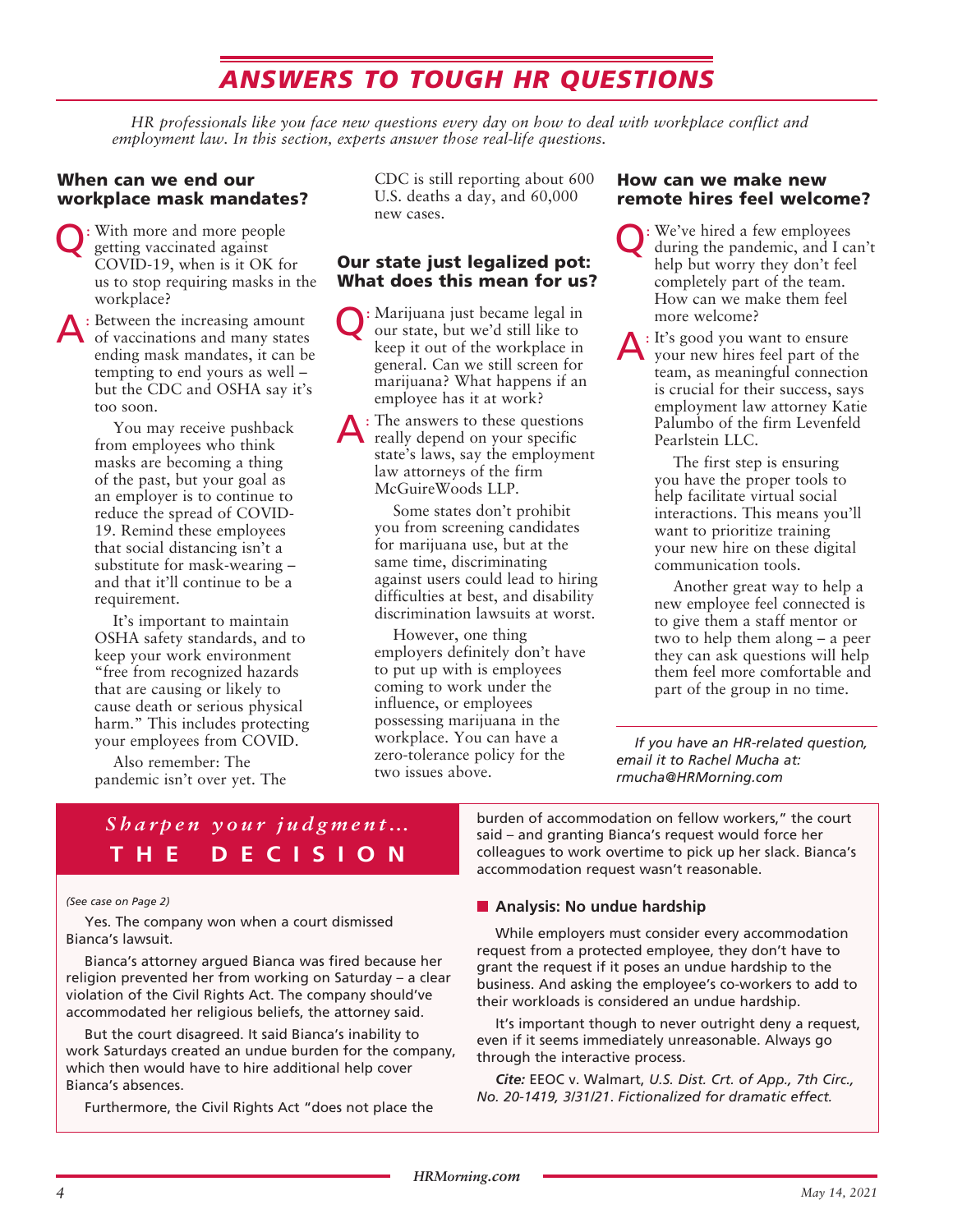## *REAL-LIFE SUCCESS STORIES*

## **Employee resources group supported mental health benefits**

■ Conversations normalize asking for help

Even before the pandemic, we realized that mental healthcare isn't just a perk. It's just as important as preventive physical healthcare.

We collaborated with different partners to design a program that addresses the full spectrum of needs, from milder symptoms of stress and anxiety to more severe issues like suicidal thoughts.

But it didn't happen overnight.

Early on, our mental healthcare provider offered therapy options.

But employee feedback data revealed needs requiring resources beyond therapy alone.

#### **Talking about it**

We followed up with our employees about what they said in surveys and discovered a few people

that were passionate about educating others on taking care of their mental health.

An employee resources group officially grew out of these conversations and they asked to start holding virtual meetings on their own company Slack channel.

Later, leadership partnered with the group and speakers were brought in to lead workshops on topics like parenting challenges and coping with loneliness during COVID-19.

Personal testimonials from executives helped take the stigma out of utilizing mental healthcare.

#### **Program evolved**

When we added mental health coaching and encouraged them to use self-care apps like Calm, we saw how important it is to recognize that different people have different needs at different times.

For example, back-to-school time triggered severe anxiety for some of our parents in the workforce.

Employee use of our mental health resources increased over the past year and it's encouraging to know they're getting the care they need.

#### **Where to start**

Finding meaningful solutions to fit your organization doesn't have to be a long, drawn-out process.

> Webinars on behavioral and mental health can be helpful because you can hear about what other businesses have tried.

It's also worth asking your benefits broker and consultants what they have to offer.

Try surveying your employees to get a sense of how they're feeling. Are

they as productive now as they were in 2019? Are they struggling with work/life balance?

#### **Reaping the rewards**

Multidimensional mental health support leads to a reduction in the costs from absenteeism, presenteeism and turnover, while maintaining positive company culture.

Launching a continuum of mental health benefits has made our employees feel supported. They're now more resilient and productive, and we're excited to see how they continue to excel as we move out of the pandemic and towards more positive days.

*(Alicia Vichaita, head of global benefits, Pinterest, as presented during the webinar Full-Spectrum Care: Designing a Mental Health Solution that Supports Everyone)*

#### **REAL PROBLEM REAL SOLUTION**

#### **Empathy boosts our work relationships**

If there's one mantra people have adopted during the pandemic, it's "We're all in this together."

We found it even more important with some people working from home, some on-site – and all of us facing different struggles. It certainly didn't even feel like we were all experiencing the same difficulties.

We realized this was because people had a limited understanding of the challenges their colleagues faced, no matter where they were.

It wasn't necessarily anyone's fault – everyone was just so focused on adjusting to a new normal that they'd lose sight of what others were going through.

We wanted to gently push our employees in the right direction.

#### **3 easy-to-do tactics**

In these unprecedented times, we believed simple words of empathy and kindness could go a long way in helping people understand each other and maintain good working relationships with their co-workers.

So, we encouraged employees to practice these empathy tactics:

- 1. Open and close emails with a thoughtful message, such as, "I hope you're having a good day" and "Stay safe and well."
- 2. Ask other people how they prefer to meet, rather than just demand a video call.
- 3. Be consistent with preferences, so colleagues know what to expect with your communication.

These three empathetic tactics have been so beneficial during these times. Our employees are working in greater harmony, and there's a level of respect and understanding that wasn't there before.

*(Jeniffer Strub, senior HR manager, Vyond, San Bruno, CA)*

#### *Case Study: WHAT WORKED, WHAT DIDN'T*